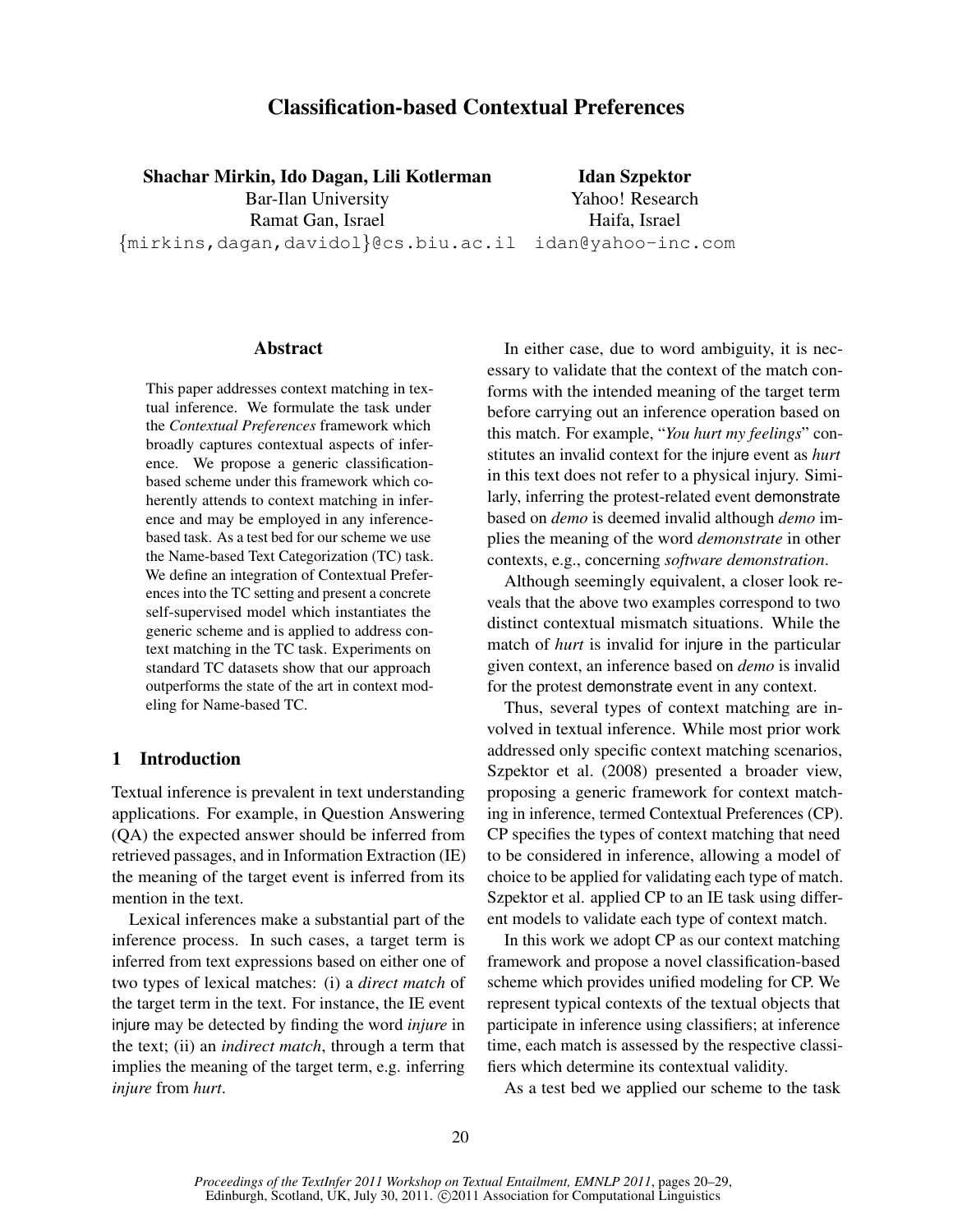of Name-based Text Categorization. This is an unsupervised setting of TC where the only input given is the category name, and in which context validation is of high importance. We instantiate the scheme with a novel self-supervised model and apply it to the TC task. We suggest a method for integrating any CP-based context matching model into TC and use it to combine the context matching scores generated by our model. Results on two standard TC datasets show that our approach outperforms the state of the art context model for this task and suggest applying this scheme to additional inference-based applications.

## 2 Background

# 2.1 Context matching in inference

Word ambiguity has been traditionally addressed through Word Sense Disambiguation (WSD) (Navigli, 2009). The WSD task requires selecting the meaning of a target term from amongst a predefined set of senses, based on sense-inventories such as WordNet (Fellbaum, 1998).

An alternative approach eliminates the reliance on such inventories. Instead of explicit sense identification, a direct sense-match between terms is pursued (Dagan et al., 2006). *Lexical substitution* (Mc-Carthy and Navigli, 2009) is probably the most commonly known task that follows this approach. *Context matching* is a generalization of lexical substitution, which seeks a match between terms in context, not necessarily for the purpose of substitution. For instance, the word *played* in "*U2 played their first-ever concert in Russia*" contextually matches *music*, although *music* cannot substitute *played* in this context. The context matching task, therefore, is to determine (by quantifying or giving a binary decision) the validity of a match between two terms in context.

In Section 1 we informally presented two cases of contextual mismatches. A comprehensive view of context matching types is provided by the Contextual Preferences framework (Szpektor et al., 2008). CP is phrased in terms of the Textual Entailment (TE) paradigm (Dagan et al., 2009). In TE, a *text* t *entails* a textual *hypothesis* h if the meaning of h can be inferred from  $t$ . Formulating the IE example from Section 1 within TE,  $h$  may be the name of the target event, *injure*, and  $t$  is a text segment from which  $h$ can be inferred. A direct match occurs when a term

in  $h$  is identical to a term in  $t$ . An inference based on an indirect match is viewed as the application of a *lexical entailment rule*, r, such as '*hurt* ⇒ *injure*', where the entailing left-hand side (LHS) of the rule (*hurt*) is matched in the text, while the entailed righthand side (RHS), *injure*, is matched in the hypothesis.

Hence, three *inference objects* take part in inference operations:  $t$ ,  $h$  and  $r$ . Most prior work addressed only specific contextual matches between these objects. For example, Harabagiu et al. (2003) matched the contexts of  $t$  and  $h$  for QA (answer and question, respectively); Barak et al. (2009) matched  $t$  and  $h$  (document and category) in TC, while other works, including those applying lexical substitution, typically validated the context match between  $t$  and  $r$ (Kauchak and Barzilay, 2006; Dagan et al., 2006; Pantel et al., 2007; Connor and Roth, 2007).

In comparison, in the CP framework, all possible contextual matches among  $t$ ,  $h$  and  $r$  are considered:  $t - h$ ,  $t - r$  and  $r - h$ . The three context matches are depicted in Figure 1 (left). In CP, the representation of each inference object is enriched with contextual information which is used to characterize its valid contexts. Such information may be the words of the event description in IE, corpus instances based on which a rule was learned, or an annotation of relevant WordNet senses in Name-based TC. For example, a category name hockey may be assigned with the sense number corresponding to *ice hockey*, but not to *field hockey*, in order to designate information that limits the valid contexts of the category to the former among the two meanings of the name.

Before an inference operation is performed, the context representations of each pair among the participating objects should be *matched* by a context model in order to assess the contextual validity of the operation. Along with the context representation and the specific context matching models, the way context model decisions are combined needs to be specified in a concrete implementation of the CP framework.

#### 2.2 Context matching models

Several approaches were taken in prior work to model context matching, mostly within the scope of learning *selectional preferences* of templatized lexical-syntactic rules (e.g. ' $X \xleftrightarrow{subj} hit \xrightarrow{obj} Y' \Rightarrow$  $\cdot X \xrightarrow{\text{subj}} \text{attack} \xrightarrow{\text{obj}} Y$ .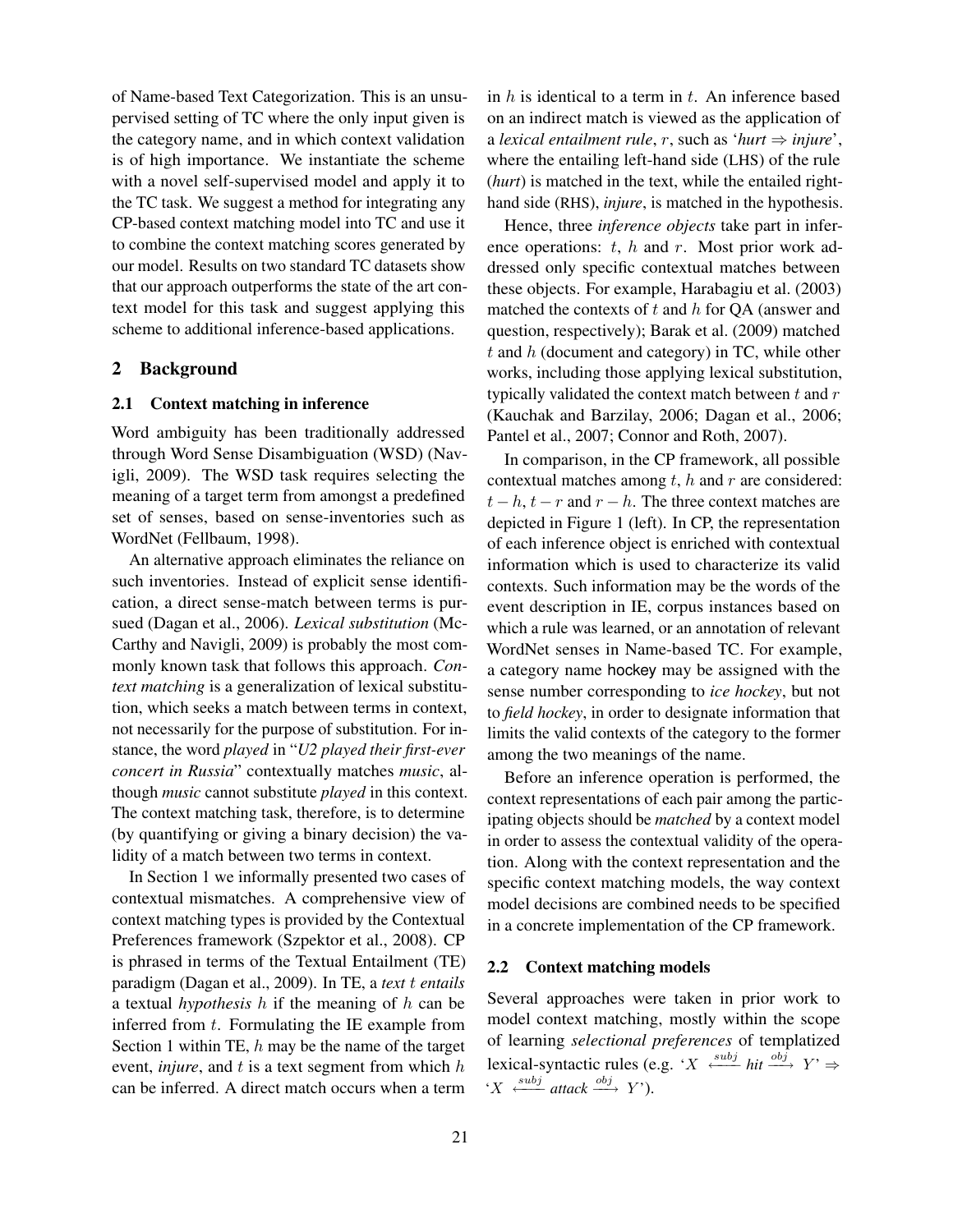Pantel et al. (2007) and Szpektor et al. (2008) represented the context of such rules as the intersection of preferences of the rule's LHS and RHS, namely the observed argument instantiations or their semantic classes. A rule is deemed applicable to a given text if the argument instantiations in the text are similar to the selectional preferences of the rule. To overcome sparseness, other works represented context in latent space. Pennacchiotti et al. (2007) and Szpektor et al. (2008) measured the similarity between the Latent Semantic Analysis (LSA) (Deerwester et al., 1990) representations of matched contexts. Dinu and Lapata (2010) used Latent Dirichlet Allocation (LDA) (Blei et al., 2003) to model templates' latent senses, determining rule applicability based on the similarity between the two sides of the rule when instantiated by the context, while Ritter et al. (2010) used LDA to model argument classes, considering a rule valid for a given argument instantiation if its instantiated templates are drawn from the same hidden topic.

A different approach is provided by classificationbased models which learn classifiers for inference objects. A classifier is trained based on positive and negative examples which represent valid or invalid contexts of the object; from those, features characterizing the context are extracted, e.g. words in a window around the target term or syntactic links with it. Given a new context, the classifier assesses its validity with respect to the learned classification model.

Classifiers in prior work were applied to determine rule applicability in a given context  $(t - r)$ . Training a classifier for word paraphrasing, Kauchak and Barzilay (2006) used occurrences of the rule's RHS as positive context examples, and randomly picked negative examples. A similar approach was applied by Dagan et al. (2006), which used a single-class SVM to avoid selecting negative examples. In both works, a resulting classifier represents a word with all its senses intermixed. Clearly, this poses no problem for monosemous words, but is biased towards the more common senses of polysemous words. Indeed, Dagan et al. (2006) report a negative correlation between the degree of polysemy of a word and the performance of its classifier. Connor and Roth (2007) used per-rule classifiers to produce a noisy training set for learning a global classifier for verb substitution.

In this work we follow the classification-based approach which seems appealing for several reasons.



Figure 1: Left: An illustration of the CP relationships as in (Szpektor et al., 2008), with arrows indicting the context matching direction; Right: The application of classifiers to the tested contexts under our scheme.

First, it allows seamlessly integrating various types of information via classifiers' features; unlike some of the above models, it is not inherently dependent on the type of rules that are utilized and easily accommodates to both lexical and lexical-syntactic rules through the choice of features. In addition, it does not rely on a predefined similarity measure and provides flexibility in terms of model's parameters. Finally, this approach captures the notion of directionality which is fundamental in textual inference, and is therefore better suited to applied inference than previously proposed symmetric context models.

In comparison to prior classification-based models, our approach addresses all three context matches specified by CP, rather than only the rule-text match. It is not limited to substitutable terms or even to terms with the same part of speech. In addition, we avoid learning a classifier for all senses combined, but rather learn it for the specific intended meaning.

## 2.3 Name-based Text Categorization

Name-based TC (Gliozzo et al., 2009) is an unsupervised setting of Text Categorization in which the only input provided is the category name, e.g. trade, 'mergers and acquisitions' or guns. When category names are ambiguous, e.g. space, categories are not well defined; thus, auxiliary information is expected to accompany the name for disambiguation, such as a list of relevant senses or a category description.

Typically, unsupervised TC consists of two steps. First, an unsupervised method is applied to an unlabeled corpus, automatically labeling some of the documents to categories. Then, the labeled documents from the first step are used to train a supervised TC classifier which is used to label any document in the test set (Gliozzo et al., 2009; Downey and Etzioni, 2009; Barak et al., 2009).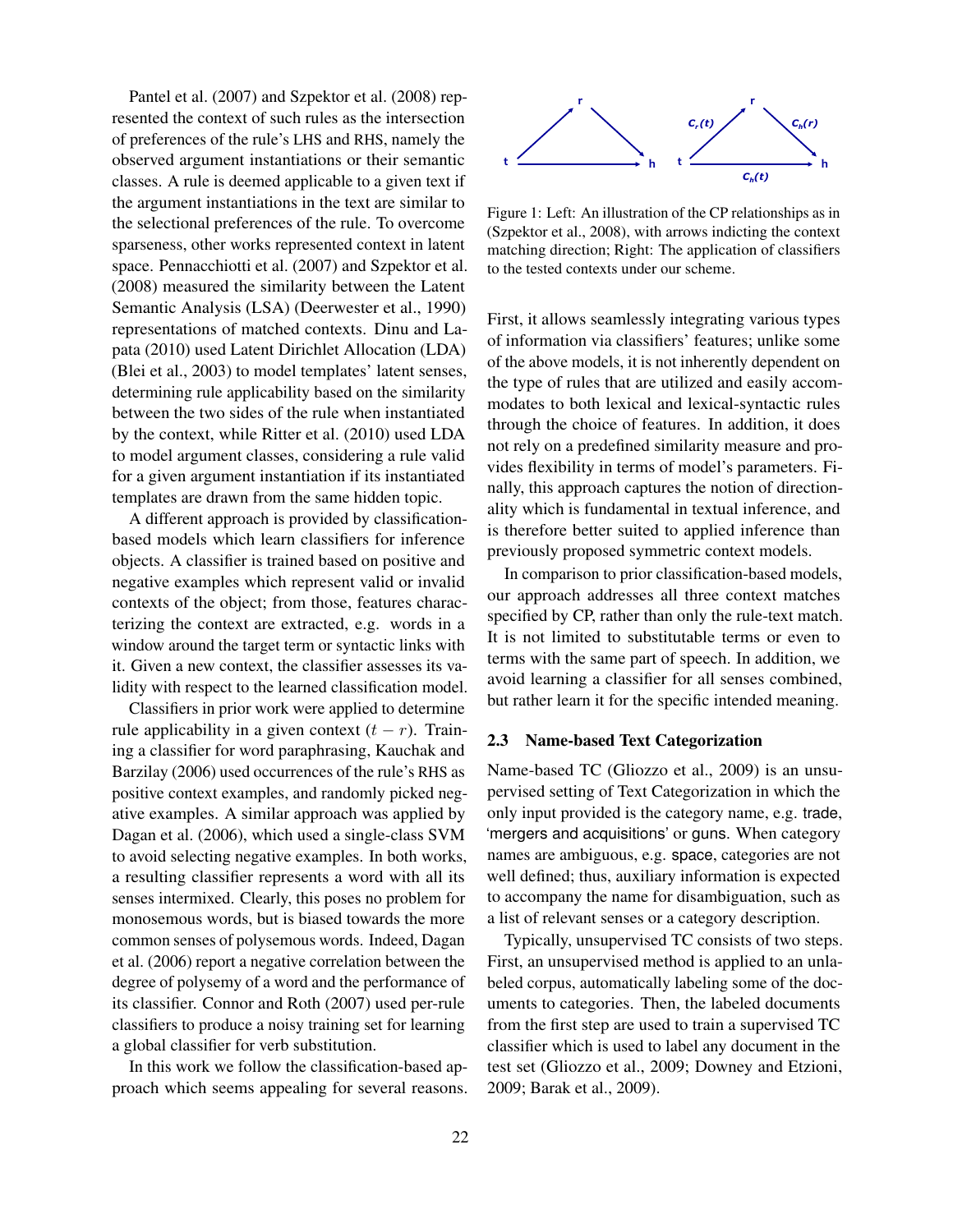In this work we focus on the above unsupervised step. Gliozzo et al. (2009) addressed this task by representing both documents and categories by LSA vectors which implicitly capture contextual similarities between terms. Each document was then assigned to the most similar category based on cosine similarity between the LSA vectors. Barak et al. (2009) required an occurrence of a term entailing the category name (or the category name itself) in order to regard the category as a candidate for the document. To assess the contextual validity of the match, they used LSA document-category similarity as in (Gliozzo et al., 2009). For example, to classify a document into the category medicine, at least one lexical entailment rule, e.g. ' $drug \Rightarrow medicine$ ', should be matched in the document. Then, the validity of *drug* for medicine in the matched document is assessed by the LSA context model. In this work we adopt Barak et al.'s requirement for a match for the category in the document, but address context matching in an entirely different way.

Name-based TC provides a convenient setting for evaluating context matching approaches for two main reasons. First, all types of context matchings are realized in this application (see Section 3); second, as the hypothesis consists of a single term or a few terms, the TC gold standard annotation corresponds quite directly to the context matching task for lexical inferences; in other applications where longer hypotheses are involved, context matching performance may be masked by other factors.

# 3 Contextual Matches in TC

Within Name-based TC, the Textual Entailment terminology is mapped as follows:  $h$  is a term denoting the category name (e.g. *merger* or *acquisition*); t is a matched term in the document to be categorized from which  $h$  may be inferred; and a match refers to an occurrence in the document of either h (direct match) or the LHS of an entailment rule  $r$  whose RHS is a category name (indirect match).<sup>1</sup>

Under the CP view, a context model needs to address the following three context matching cases within a TC setting.

 $t-h$ : Assessing the validity of a match in the document with respect to the category's intended meaning. For example, the occurrence of the category name space (in the sense of *outer space*) in "*the server ran out of disk space*" does not indicate a space-related text, and should be dismissed by the context model.

 $t - r$ : This case refers to a rule match in the document. A context model should ensure that the meaning of a match is compatible with that of the rule. For example, *'alien*  $\Rightarrow$  *space'* is a valid rule for the space category. Yet, it should not be applied to "*The US welcomes a large number of aliens every year*", since *alien* in this sentence has a different meaning than the intended meaning of the rule.

 $r - h$ : The match between the intended meanings of the category name and the RHS of the rule. For instance, the rule '*room* ⇒ *space*' is not suitable at all for the (outer) space category.

# 4 A Classification-based Scheme for CP

Szpektor et al. (2008) introduced a vector-space model to implement CP, in which the text  $t$ , the rule  $r$  and the hypothesis  $h$  share the same contextual representation. However, in CP,  $r$ ,  $h$  and  $t$  have nonsymmetric roles: the context of  $t$  should be tested as valid for  $r$  and  $h$  and not vice versa, and the context of  $r$  should be validated for  $h$  and not the other way around. This stems from the need to consider directionality in context matching. For instance, a text about *football* typically constitutes a valid context for the more general *sports* context, but not vice versa. Indeed, directionality may be captured in vector-space models by using a directional similarity measure (Kotlerman et al., 2010), but only symmetric measures were used in context matching work so far.

Based on this distinction between the inference objects' roles, we present a novel scheme that uses two types of classifiers to represent context:

- $C_h$ : A classifier that identifies valid contexts for h. It tests contexts of t (for  $t - h$  matching) or r (for  $r - h$  matching), assigning them scores  $C_h(t)$ and  $C_h(r)$ , respectively.
- $C_r$ : A classifier that identifies valid contexts for applying the rule  $r$ . It tests the context of  $t$ , assigning it a score  $C_r(t)$ .

Figure 1 (right) shows the classifiers scores which are assigned to each of the matching types.

<sup>&</sup>lt;sup>1</sup>Note that t and h both refer here to individual terms.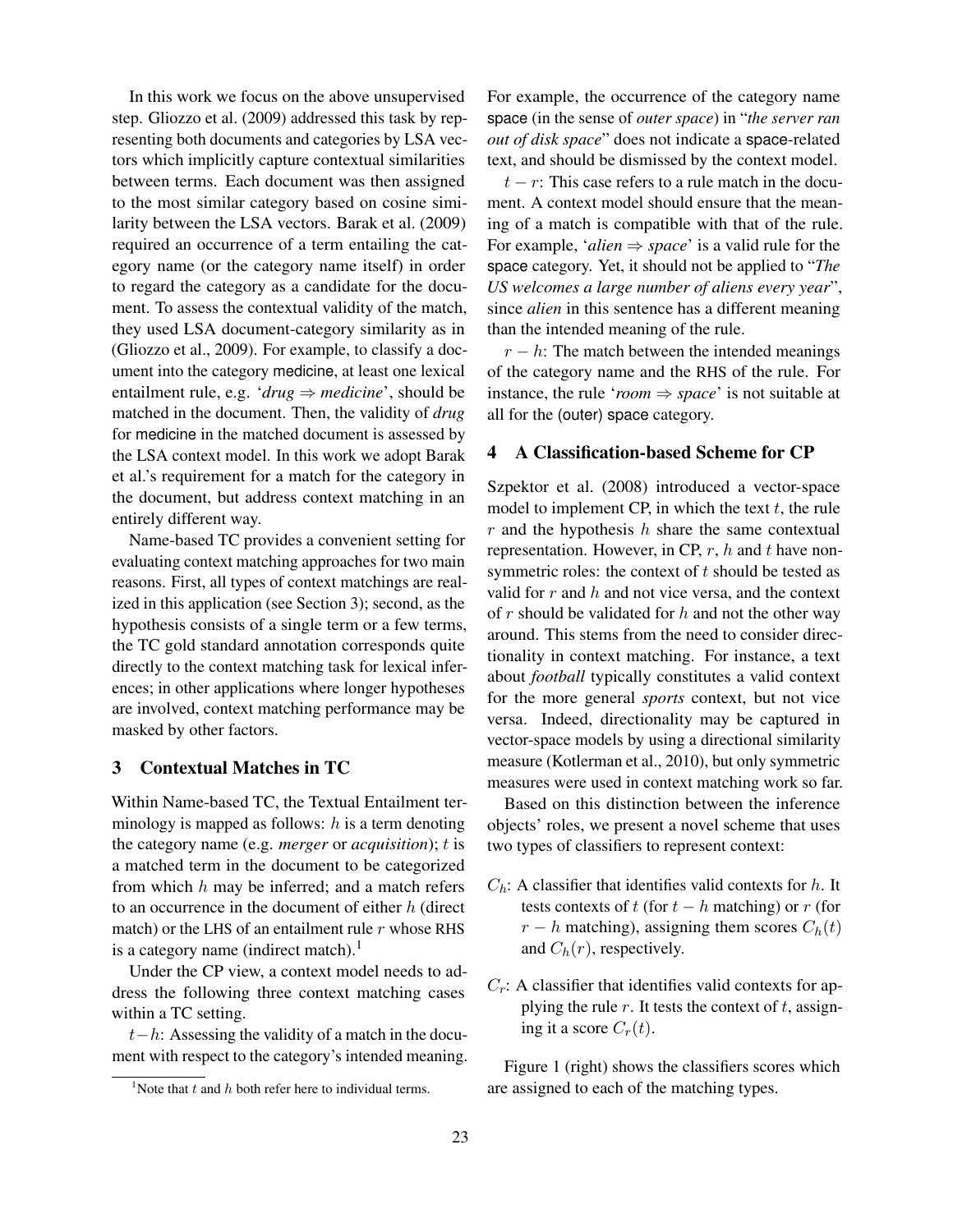Hence, h always acts as the *classifying object*, t is always the *classified object*, while r acts as both. Context matching is quantified by the degree by which the classified object represents a valid context for the classifying object in a given inference scenario.

In comparison to the CP implementation in (Szpektor et al., 2008), our approach uses a unified model which captures directionality in context matching.

To instantiate the scheme, one needs to define the way training examples are obtained and processed. This may be done within supervised classification, where labeled examples are provided,  $or - as we$  do in this work – using self-supervised classifiers which obtain training examples automatically. We present such an instantiation in Section 5, where a classifier is trained for each category and each rule. When more complex hypotheses are involved,  $C_h$  classifiers can be trained separately for each relevant part of the hypothesis, using the rest for disambiguation.

A combination of the three model scores provides a final context matching score. In Section 6 we suggest a way to combine the actual classification scores as part of the integration of CP into TC, but other combinations are plausible. In particular, binary classifications (valid vs. invalid) may be used as filters. That is, the context is classified as valid only if all relevant models classify it as such.

# 5 A Self-supervised Context Model

We now turn to demonstrate how our classificationbased scheme may be implemented. The model below is exemplified on Name-based TC, but may be applicable to other tasks, with few changes.

#### 5.1 Training-set generation

Our implementation is self-supervised as we want to integrate it within the unsupervised TC setting. That is, the classifiers automatically obtain training examples for the classifying object (a category or a rule) without relying on labeled documents.

We obtain examples by querying the TC training corpus with automatically-generated search queries. The difficulty lies in correctly constructing queries that will retrieve documents representing either valid or invalid contexts for the classifying object. To this end, we retrieve examples through a gradual process in which the most accurate (least ambiguous) query

is used first and less accurate queries follow, until the designated number of examples is acquired.

## 5.1.1 Obtaining positive examples

To acquire positive training examples, we construct queries which are comprised of two main clauses. The first contains the *seeds*, terms which characterize the classifying object. Primarily, these are the category name or the LHS of the rule. The second consists of *context words* which are used when the seeds are polysemous, and are intended to assist disambiguation. When context words are used, at least one seed and at least one context word must be matched to retrieve a document. For example, given the highly ambiguous category name space, we first construct the query using only the monosemous term *outer space*; if the number of retrieved documents does not meet the requirement, a second query may be constructed: *("outer space"* OR *space)* AND *(infinite* OR *science* OR *. . . )*.

To generate a rule classifier  $C_r$ , we retrieve positive examples as follows. If the LHS term is monosemous according to WordNet<sup>2</sup>, we first query using this term alone (e.g. *decrypt*), and add its monosemous synonyms and hyponyms if more examples are required (e.g. *decrypt* OR *decode*). If the LHS is polysemous, we carry out Procedure 1. Intuitively, this procedure tries to minimize ambiguity by using monosemous terms as much as possible; when polysemous terms must be used, it tries to ensure there are monosemous terms to disambiguate them. Note that entailment directionality is maintained throughout the process, as seeds are only expanded with more specific (entailing) terms, while context words are only expanded with more general (entailed) terms.

|  |  |  |  | <b>Procedure 1</b> : Retrieval of $C_r$ positive examples |  |
|--|--|--|--|-----------------------------------------------------------|--|
|  |  |  |  |                                                           |  |

Apply sequentially until sufficient examples are obtained:

- 1: Set the LHS as seed and the RHS's monosemous synonyms, hypernyms and derivations as context words.
- 2: Add monosemous synonyms and hyponyms of the LHS to the seeds.
- 3: As in 2, but use polysemous terms as well.
- 4: Add polysemous context words.

Positive examples for category classifiers  $(C_h)$  are obtained through a similar procedure as for rule clas-

 $2$ Terms not in WordNet are assumed monosemous.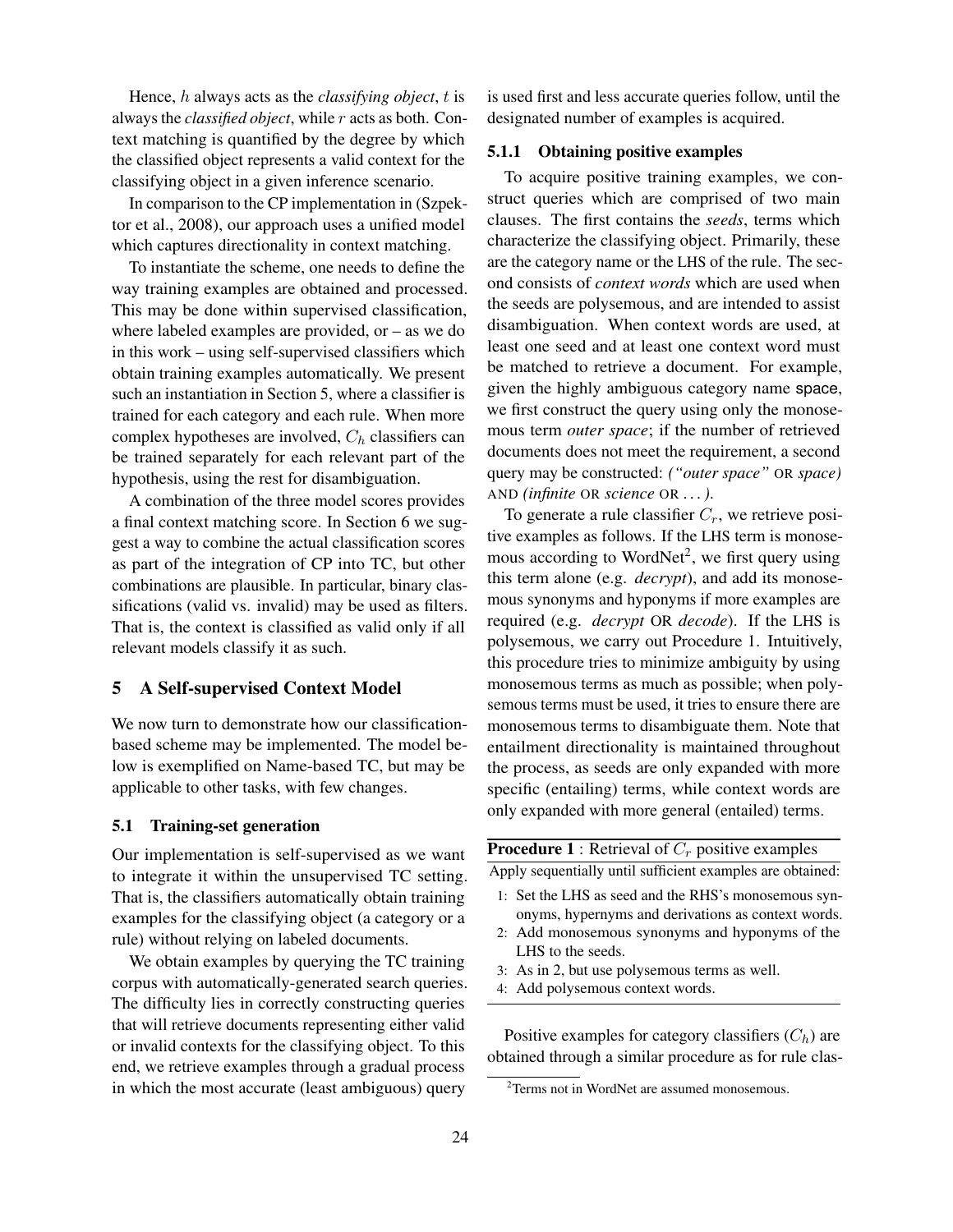sifiers. If the category is part of a hierarchy, we also use the name of the parent category (e.g. *sport* for rec.sport.hockey) as a context word.

#### 5.1.2 Obtaining negative examples

Negative examples are even more challenging to acquire. In prior work negative examples were selected randomly (Kauchak and Barzilay, 2006; Connor and Roth, 2007). We follow this method, but also attempt to identify negative examples that are semantically similar to the positive ones in order to improve the discriminative power of the classifier (Smith and Eisner, 2005). We do that by applying a similar procedure which uses cohyponyms of the seeds, e.g. *baseball* for hockey or *islam* for christianity. Cohyponymy is a non-entailing relation; hence, by using it we expect to obtain semantically-related, yet invalid contexts. If not enough negative examples are retrieved using cohyponyms, we select the remaining required examples randomly.

As the distribution of positive and negative examples in the data is unknown, we set the ratio of negative to positive examples as a parameter of the model, as in (Bergsma et al., 2008).

## 5.1.3 Insufficient examples

When the number of training examples for a rule or a category is below a certain minimum, the resulting classifier is expected to be of poor quality. This usually happens for positive examples in any of the following two cases: (i) the seed is rare in the training set; (ii) the desired sense of the seed is rarely found in the training set, and unwanted senses were filtered by our retrieval query. For instance, *nazarene* does not occur at all in the training set, and the classifier corresponding to the rule '*nazarene* ⇒ *christian*' cannot be generated. On the other hand, *cone* does appear in the corpus but not in the astrophysical sense the rule '*cone*  $\Rightarrow$  *space*' refers to. In such cases we refrain from generating the classifier and use instead a default score of 0 for each classified object. The idea is that rare terms will also occur infrequently in the test set, while cases where the term is found in the corpus, but in a different sense than the desired one, will be blocked.

## 5.1.4 Feature extraction

We extract global and local lexical features that are standard in WSD work. Global features include all the terms in the document or in the sentence in which a match was found. Local features are extracted around matches of seeds which comprised the query that retrieved the document. These features include the terms in a window around the match, and the noun, verb, adjective and adverb nearest to the match in either direction. For randomly sampled negative examples, where no matched query terms exist, we randomly select terms in the document as "matches" for local feature extraction. If more than one match of the same term is found in a document, we assume onesense-per-discourse (Gale et al., 1992) and jointly extract features for all matches of the term.

#### 5.2 Applying the classifiers

During inference, for each direct match in a document, the corresponding  $C_h$  is applied. For an indirect match, the respective  $C_r$  is also applied.

In addition,  $C_h$  is applied to the matched rules. Unlike  $t$ , a rule is not represented by a single text. Therefore, to test a rule's match with the category, we randomly sample from the training set documents containing the rule's LHS. We apply  $C_h$  to each sampled example and compute the ratio of positive classifications. The result is a score indicating the domainspecific probability of the rule to be applicable to the category, and may be interpreted as an in-domain *prior.* For instance, the rule '*check*  $\Rightarrow$  *hockey*' is assigned a score of 0.05, since the sense of *check* as a hockey defense technique is rare in the corpus. On the other hand, non ambiguous rules, e.g. '*warship*  $\Rightarrow$  *ship*' are assigned a high probability (1.0), and so are rules whose LHS is ambiguous but its dominant sense in the training corpus is the same one the rule refers to, e.g. '*margin*  $\Rightarrow$  *earnings*'(0.85).

We do not assign negative classifier scores to invalid matches but rather set them to zero instead. The reason is that an invalid context only indicates that the term cannot be used for entailing the category name, but not that the document itself is irrelevant.

## 6 CP for Text Categorization

CP may be employed in any inference-based task, but the integration with each task is somewhat different and needs to be specified. Below we present a methodology for integrating CP into Name-based Text Categorization.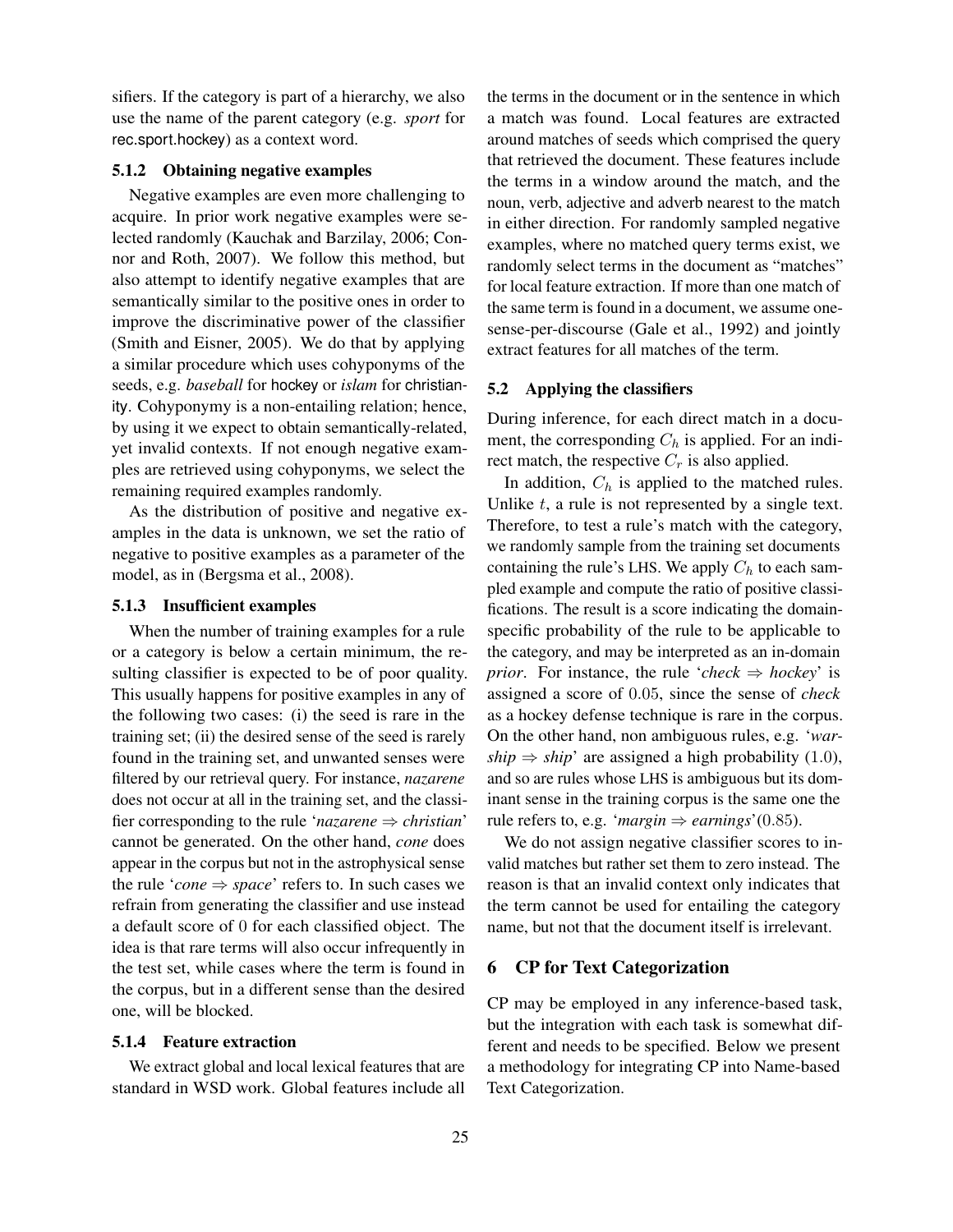As in (Barak et al., 2009) (*Barak09* below), we represent documents and categories by term-vectors in the following way: a document vector contains the document terms; a category vector contains two sets of terms:  $C$ , the terms denoting the category name, and  $\mathcal{E}$ , their entailing terms. For example, *oil* is added to the vector of the category crude by the rule '*oil*  $\Rightarrow$  *crude*' (i.e. *crude*  $\in \mathcal{C}$  and *oil*  $\in \mathcal{E}$ ).

*Barak09* assigned equal values of 1 to all vector entries. We suggest integrating a CP-based context model into TC by re-weighting the terms in the vectors, prior to determining the final document-category categorization score through vector similarity. Given a category  $c$ , with term vector  $C$ , and a document  $d$ with term vector  $D$ , the model re-weights vector entries of matching terms (i.e., terms in  $C \cap D$ ), based on the validity of the context match. Valid matches should be assigned with higher scores than invalid ones, leading to higher overall vector similarity for documents with valid matches for the given category. Non-matching terms are ignored as their weights are canceled out in the subsequent vector product.

Specifically, the model assigns a new weight  $w_D(u)$  to a matching term u in the document vector D based on the model's assessment of: (a)  $t - h$ , the context match between the (match in the) document and the category; and (if an indirect match) (b)  $t - r$ , the context match between the document and the rule ' $u \Rightarrow c_i$ ', where  $c_i \in \mathcal{C}$ . The model also sets a new weight  $w_C(v)$  to a term v in the category vector C based on the context match for  $r - h$ , between the rule ' $v \Rightarrow c_j$ ' ( $c_j \in C$ ) and the category. For instance, using our context matching scheme in TC,  $w_D(u)$  is set to  $C_h(u)$  or  $\frac{C_h(u) + C_r(u)}{2}$  $rac{+C_r(u)}{2}$  for direct and indirect matches, respectively;  $w_C(v)$  is left as 1 if  $v \in \mathcal{C}$  and set to  $C_h(v)$  when  $v \in \mathcal{E}$ .

*Barak09* assigned a single global context score to a document-category pair using the LSA representations of their vectors. In our approach, however, we consider the actual matches from the three different views, hence the re-weighting of the vector entries using three model scores.

# 7 Experimental Setting

#### 7.1 Datasets and knowledge resources

Following (Gliozzo et al., 2009) and (Barak et al., 2009), we evaluated our method on two standard TC

datasets: *Reuters-10* and *20-Newsgroups*.

The *Reuters-10* (R10, for short) is a sub-corpus of the Reuters-21578 collection<sup>3</sup>, constructed from the ten most frequent categories in the Reuters taxonomy. We used the Apte split of the Reuters-21578 collection, often used in TC tasks. The top 10 categories include about 9,000 documents, split into training (70%) and test (30%) sets. The *20-Newsgroups* (20NG) corpus is a collection of newsgroup postings gathered from twenty different categories from the Usenet Newsgroups hierarchy<sup>4</sup>. We used the "bydate" version of the corpus, which contains approximately 20,000 documents partitioned (nearly) evenly across the categories and divided in advance to training  $(60\%)$  and test  $(40\%)$  sets.

As in (Gliozzo et al., 2009; Barak et al., 2009), we adjusted non-standard category names (e.g. forsale was renamed to sale) and manually specified for each category its relevant WordNet senses. The sense tagging properly defines the categories, and is expected to accompany such hypotheses. Other types of information may be used for this purpose, e.g. words from category descriptions, if such exist.

We applied standard preprocessing (sentence splitting, tokenization, lemmatization and part of speech tagging) to all documents in the datasets. All terms, including those denoting category names and rules, are represented by their lemma and part of speech.

As sources for lexical entailment rules we used WordNet 3.0 (synonyms, hyponyms, derivations and meronyms) and a Wikipedia-derived rule-base (Shnarch et al., 2009). Unlike *Barak09* we did not limit the rules extracted from WordNet to the most frequent senses and used all rule types from the Wikipedia-based resource.

#### 7.2 Self-supervised model tuning

Tuning of the self-supervised context model's parameters (number of training examples, negative to positive ratio, feature set and the way negative examples are obtained) was performed over development sets sampled from the training sets. Based on this tuning, some parameters varied between the datasets and between classifier types  $(C_h$  vs.  $C_r$ ). For example,

<sup>3</sup>http://kdd.ics.uci.edu/databases/ reuters21578/reuters21578.html

<sup>4</sup>http://people.csail.mit.edu/jrennie/ 20Newsgroups/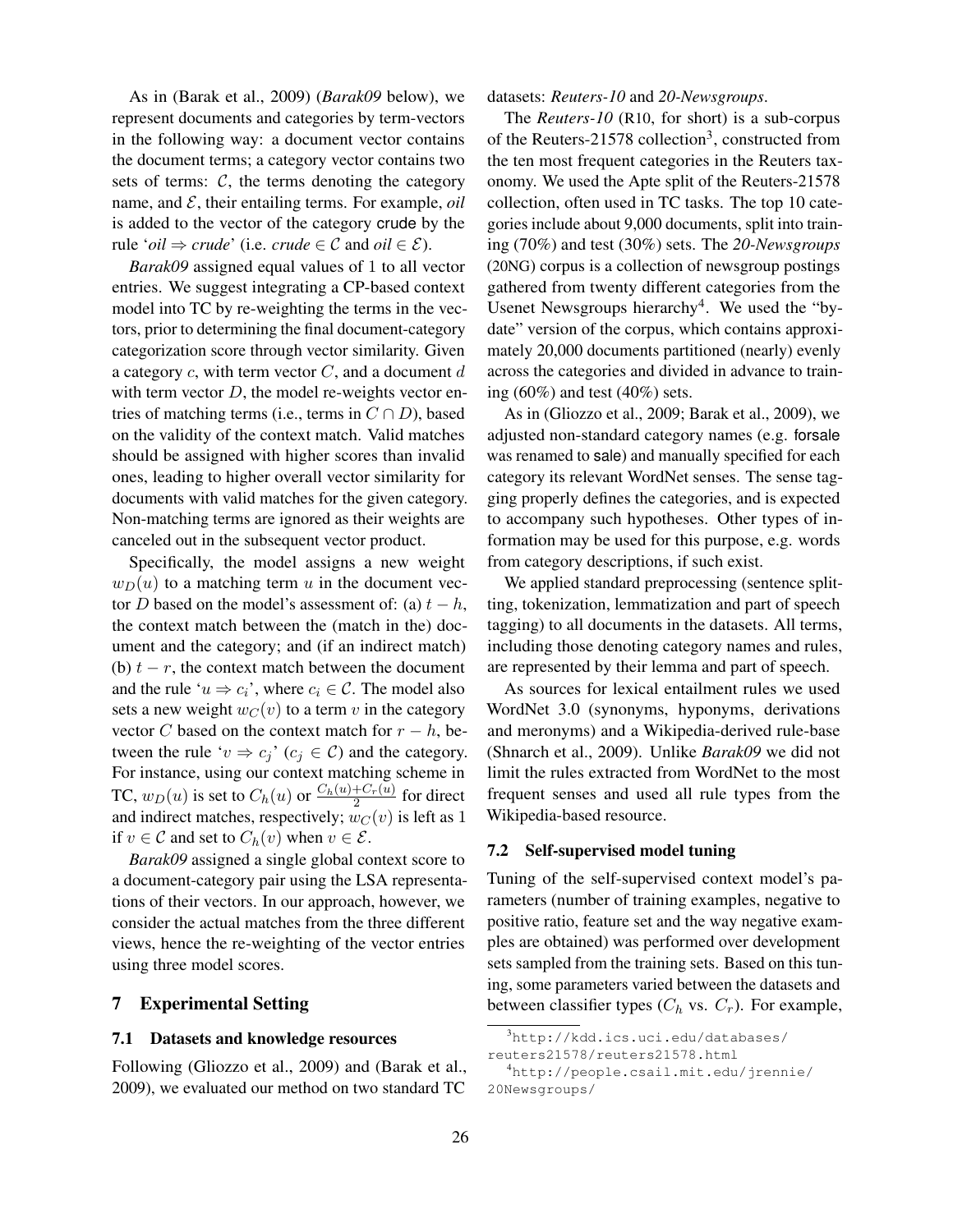selection of negative examples based on cohyponyms was found useful for  $C_r$  classifiers in R10, while random examples were used in the rest of the cases.

We used *SVMperf* (Joachims, 2006) with a linear kernel and binary feature weighting.

For querying the corpus we used the Lucene search engine<sup>5</sup> in its default setting. Up to  $150$  positive examples were retrieved for each classifier, with 5 examples set as the required minimum. This resulted in generating 100% of the hypothesis classifiers for both datasets and 95% and 70% of the rule classifiers for R10 and 20NG, respectively.

We computed  $C_h(r)$  scores based on up to 20 sampled instances. If less than 2 examples were found in the training set, we assigned an "unknown" context match probability of 0.5, since a rare LHS occurrence does not indicate anything about its meaning in the corpus. Such cases constituted 2% (R10) and 11% (20NG) of the utilized rules.

## 7.3 Baseline models

To provide a more meaningful comparison with prior work, we focus on the first unsupervised step in the typical Name-based TC flow, without the subsequent supervised training. Our goal is to improve the accuracy of this first step, and we therefore compare our context model's performance to two unsupervised methods used by *Barak09*.

The first baseline, denoted *Barakno-cxt*, is the cosine similarity score between the document and category vectors where all terms are equally weighted to a score of 1.<sup>6</sup> This baseline shows the performance when no context model is employed.

The second baseline, denoted *Barakfull*, is a replication of the state of the art context model for Namebased TC. In this method, LSA vectors are constructed for a document by averaging the LSA vectors of its individual terms, and for a category by averaging the LSA vectors of the terms denoting its name. The categorization score of a document-category pair is set to be the product between the cosine similarity score of the LSA vectors and the score given by the above *Barakno-cxt* method. We note that LSA-based context models performed best also in (Gliozzo et al., 2009) and (Szpektor et al., 2008).

| Model                   | Reuters-10    |      |      |                |  |  |
|-------------------------|---------------|------|------|----------------|--|--|
|                         | Accuracy      | P    | R    | F <sub>1</sub> |  |  |
| $Barak_{no-ext}$        | 73.2          | 63.6 | 77.0 | 69.7           |  |  |
| <b>Barak</b> full       | 76.3          | 68.0 | 79.2 | 73.2           |  |  |
| Class.-based            | 79.3          | 71.8 | 83.6 | 77.2           |  |  |
| Model                   | 20-Newsgroups |      |      |                |  |  |
|                         | Accuracy      | P    | R    | $F_1$          |  |  |
| $Barak_{no\text{-}ext}$ | 63.7          | 44.5 | 74.6 | 55.8           |  |  |
| <b>Barak</b> full       | 69.4          | 50.1 | 82.8 | 62.4           |  |  |
| Class.-based            | 73.4          | 54.7 | 76.4 | 63.7           |  |  |

Table 1: Evaluation results.

All models were constructed based on the TC training sets, using no external corpora. The vocabulary consists of terms that appear more than once in the training set. The terms we consider include nouns, verbs, adjectives and adverbs, as well as nominal multi-word expressions.

## 8 Results and Analysis

Given a document, all categories for which a lexical match was found in the document are considered, and the document is classified to the highest scoring category. If all categories are assigned non-positive scores, the document is not assigned to any of them.

Based on this requirement that a document contains at least one match for the category, 4862 document-category pairs were considered for classification in R10 and 9955 pairs in 20NG. We evaluated our context model, as well as the baselines, based on the *accuracy* of these classifications, i.e. the percentage of correct decisions among the candidate document-category pairs. We also measured the models' performance in terms of micro-averaged *precision* (P), *relative recall* (R) and  $F_1$ . Like *Barak09*, recall is computed relative to the potential recall of the rule-set which provides the entailing terms.

Table 1 presents the evaluation results. As in *Barak09*, the LSA-based model outperforms the first baseline, supporting its usefulness as a context model. In both datasets our model outperformed the baselines in terms of accuracy. This result is statistically significant with  $p < 0.01$  according to McNemar's test (McNemar, 1947). Recall is lower for our model in 20NG but  $F_1$  scores are higher for both datasets. These results indicate that the classification-based context model provides a favorable alternative to the

<sup>5</sup>http://lucene.apache.org

<sup>&</sup>lt;sup>6</sup>Other attempted weighting schemes, such as tf-idf, did not yield better performance.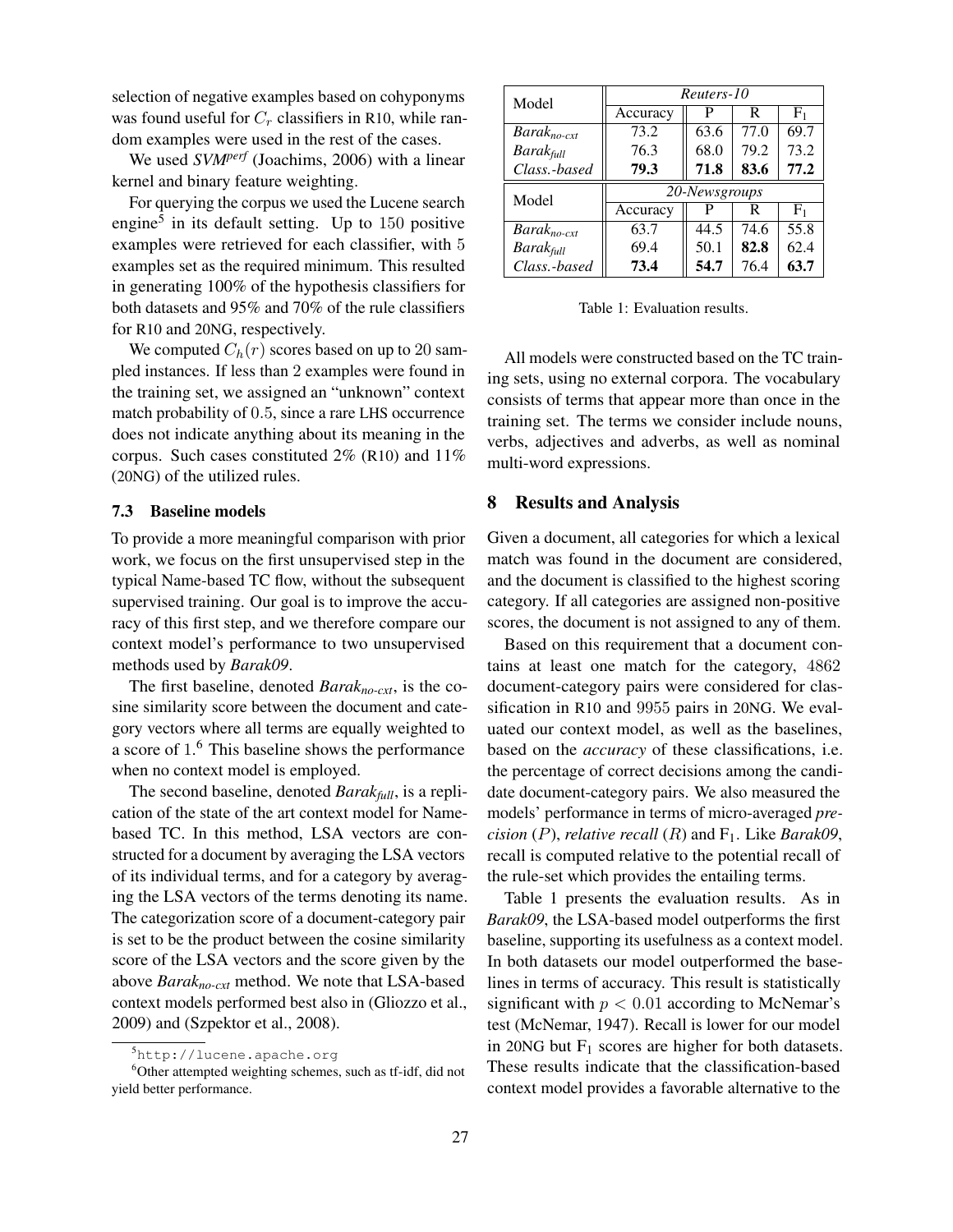| Removed  | Reuters-10 |                     | 20-Newsgroups |      |  |
|----------|------------|---------------------|---------------|------|--|
|          | Accuracy   | $F_{1}$<br>Accuracy |               | F1   |  |
|          | 79.3       | 77.2                | 73.4          | 63.7 |  |
| $C_h(t)$ | 76.2       | 72.3                | 71.9          | 61.0 |  |
| $C_r(t)$ | 80.5       | 77.6                | 74.3          | 64.5 |  |
|          | 78.4       | 75.7                | 73.1          | 63.4 |  |

Table 2: Ablation tests results.

state of the art LSA-based method.

Table 2 presents ablation tests of our model. In each test we measured the classification performance when one of the three classification scores is ignored. Clearly,  $C_h(t)$  is the most beneficial component, and in general the category classifiers help improving overall performance. The limited performance of  $C_r$ may be related to higher ambiguity in rules relative to category names, resulting in noisier training data. In addition, the small size of the training set limits the number of training examples for rule classifiers. This problem affects  $C_r$  more than  $C_h$  since, by nature, the corpus includes more occurrences of category names. Still,  $C_r$  contributes to improved recall (this fact is not visible in Table 2).

The coverage of the utilized rule-set determines the maximal (absolute) recall that can be achieved by any model. With the rule-set we used in this experiment, the recall upper bound was 59.1% for R10 and 40.6% for 20NG. However, rule coverage affects precision as well: In many cases documents are assigned to incorrect categories because the correct category is not even a candidate as no entailing term was matched for it in the document. For instance, a document with the sentence "*For sale or trade!!! BMW R60US...*" was classified by our method to the category forsale, while its gold-standard category is motorcycles. Yet, none of the rules in our rule-set triggered motorcycles as a candidate category for this document. Ideally, a context model would rule out all incorrect candidate categories; in practice even a single low score for one of the competing categories results in a false positive error in such cases (in addition to the recall loss). To reduce these problems we intend to employ additional knowledge resources in future work.

Our algorithm for retrieving training examples turned out to be not sufficiently accurate, particularly for negative examples. This is a challenging task that requires further research. Although useful for some classifier types, the use of cohyponyms may retrieve potentially positive examples as negative ones, since terms that are considered cohyponyms in WordNet are often perceived as near synonyms in common usage, e.g. *buyout* and *purchase* in the context of acquisitions. Likewise, using WordNet senses to determine ambiguity is also inaccurate. Rare or too fine-grained senses, common in WordNet, cause a term to be considered ambiguous, which in turn triggers the use of less accurate retrieval methods. For example, *auction* has a bridge-related WordNet sense which is irrelevant for our dataset, but made the term be considered ambiguous. This calls for development of other methods for determining word ambiguity, which consider the actual usage of terms in the domain rather than relying solely on WordNet.

#### 9 Conclusions

In this paper we presented a generic classificationbased scheme for comprehensively addressing context matching in textual inference scenarios. We presented a concrete implementation of the proposed scheme for Name-based TC, and showed how CP decisions can be integrated within the TC setting.

Utilizing classifiers for context matching offers several advantages. They naturally incorporate directionality and allow integrating various types of information, including ones not used in this work such as syntactic features. Our results indeed support this approach. Still, further research is required regarding issues raised by the use of multiple classifiers, scalability in particular.

Hypotheses in TC are available in advance. While also the case in other applications, it constitutes a practical challenge when hypotheses are given "online", like Information Retrieval queries, since classifiers will have to be generated on the fly. We intend to address this issue in future work.

Lastly, we plan to apply the generic classificationbased approach to address context matching in other inference-based applications.

## Acknowledgments

This work was partially supported by the Israel Science Foundation grant 1112/08 and the NEGEV project (www.negev-initiative.org).